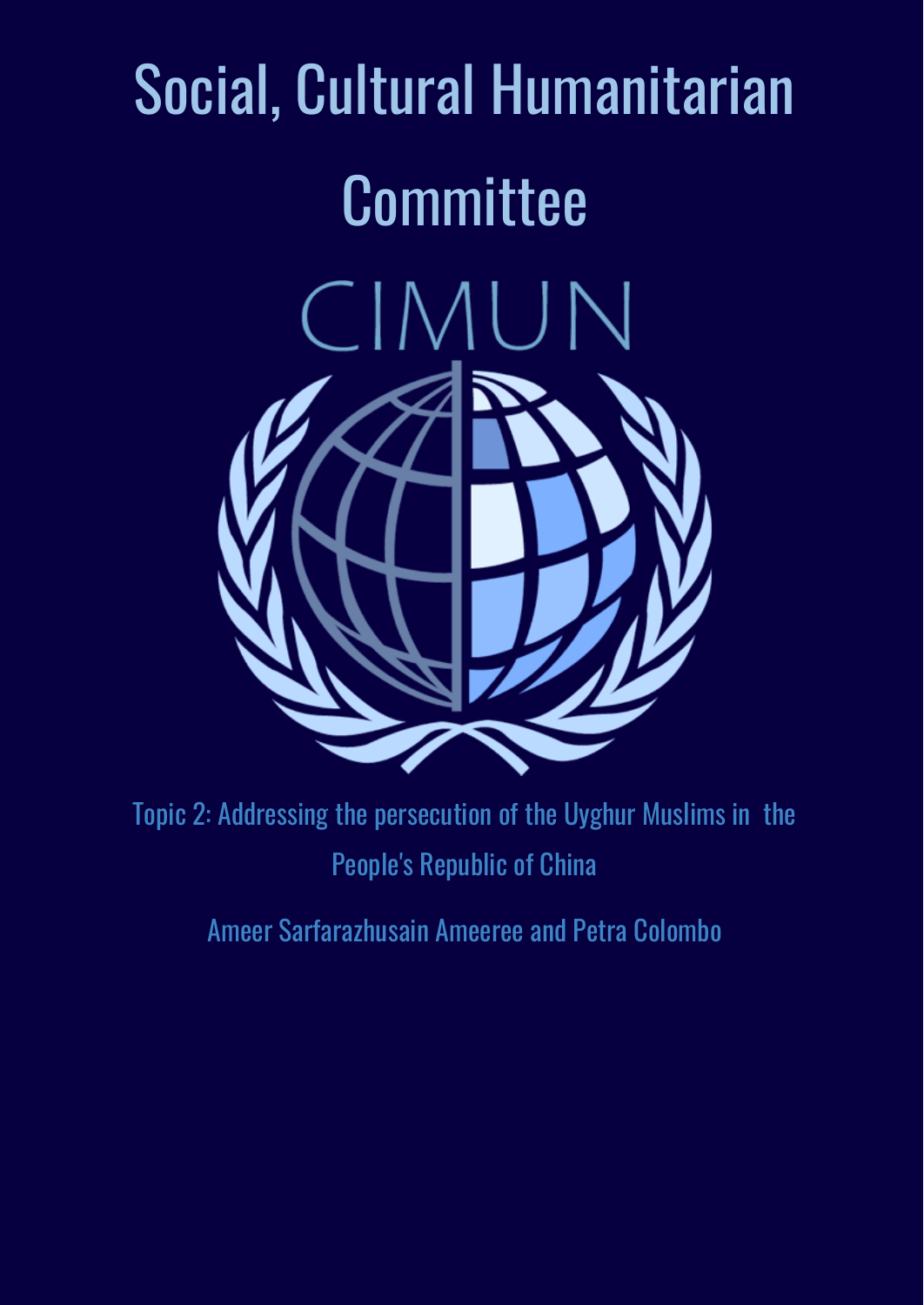## INTRODUCTION

One of the main cornerstones in international politics and legal standards is Human Rights, which grants everyone by birth, regardless of one's race, gender, ethnicity or religious beliefs. certain Human Rights. This means that those rights apply to all humans and may not be violated.

The Universal Declaration of Human Rights (UDHR) is a document which presents the history of Human Rights. It was drafted by numerous representatives with different cultural and legal backgrounds from all the different regions of the world. The UDHR was pronounced by the United Nations General Assembly in Paris on the 10<sup>th</sup> of December in 1984 (General Assembly Resolution 217 A).

Human Rights are known to be soft law, which means it is non-binding legally. However, Human Rights are progressively, throughout the years, converted to hard law that is legally binding, through various means that link Human Rights to international criminal law, Corporate Social Responsibility (CSR) and due diligence, as well as economics. Hence, politicians are increasingly forced to focus on adhering to international Human Rights standards, because it is becoming more and more apparent, that violation Human Rights on a political level, increasingly has severe national economic consequences, which in turn may cut politicians career short in democratic societies, cause uprising in autocratic societies, and in general generate a negative image of their nation. The latter may cause a decrease or lack of foreign direct investments and tourism, as well hurt international commercial trading and businesses across borders.

Addressing the current persecution of the ethnic minority of the Uyghur Muslims in the Peoples Republic of China (China) is highly relevant and significant regarding all the issues stated above, as there are numerous allegations of China violating Human Rights and International Criminal Law, such as allegations of committing crimes against humanity and genocide. There are claims that the Chinese government is conducting extreme oppression of the Uyghur Muslim community, systematically violating the fundamental Human Rights of the Uyghur Muslim population.

The region, Xinjiang, the Uyghur Muslims inhabit is rich in several important tradable goods and commodities that generate substantial income/revenue, thus numerous businesses worldwide trade with the region that hence is an important party in the international businesses supply chain. Thus, there are economic factors to consider when evaluating the issues related to the persecution of the Uyghur Muslims.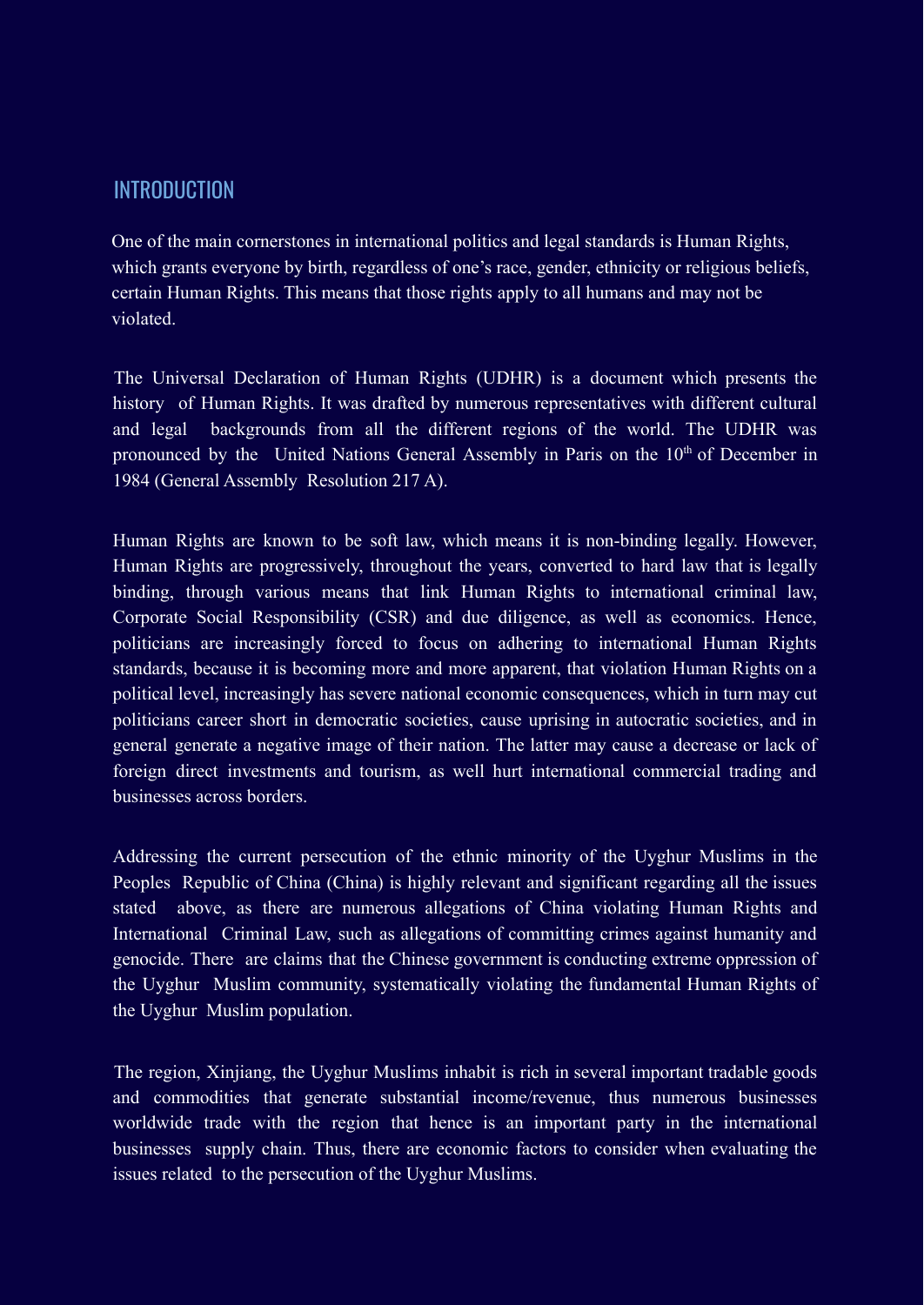This report covers the background information on this complex topic, as well states the issues, and offers possible solutions that may help end the persecution of the Uyghur Muslims in China. The report finally addresses the crucial questions that must be addressed in order to resolve the issues.

## KEY WORDS

Autonomous Region: "An autonomous country, organization, or group governs or controls itself rather than being controlled by anyone else."<sup>1</sup>

Coordinated International Action: "Coordinated action per definition involves a variety of skills and expertise, and the idea is that participants together can achieve more than each participant could achieve alone. It is a challenge, however, to find clear definitions of roles and responsibilities for each of the participants in the programme."<sup>2</sup>

Corporate Social Responsibility (CSR): An obligation that derives from social demand and the social pressure indirectly transforms CSR from soft law (non-binding) to hard law (binding), hence a CSR check has become part of due diligence.

Crimes Against Humanity: Article 7 of the Rome Statute, includes (1) widespread or systematic attack, (2) attack launched against a civilian population, (3) knowledge of the attack, (4) intent to participate.

Due Diligence: Traditionally focuses on flagging the legal risks that might emerge from a company's contracts or financial obligations. It then developed into a more prevalent public corporate discourse, where industries and inter-governmental policy forums began to require due diligence procedures for certain corporate concerns, such as corruption.<sup>3</sup> In the last decade due diligence "has become the cornerstone of developing international legal framework to regulate corporate behavior relating to human rights."<sup>4</sup>

Genocide: "The murder of a large number of people from a particular nation or ethnic group, with the aim of destroying that nation or group"<sup>5</sup>

Human Rights: "Human rights are rights inherent to all human beings, regardless of race, sex, nationality, ethnicity, language, religion, or any other status. Human rights include the right to life and liberty, freedom from slavery and torture, due process, equal protection and recognition before the law, freedom of opinion and expression, the right to work and

<sup>1</sup> https://www.collinsdictionary.com/dictionary/english/autonomous-region, visited July 2, 2021, at 08:21

<sup>2</sup> https://academic.oup.com/fampra/article/25/suppl\_1/i25/544062, visited July 5, 2021, at 05:09

<sup>&</sup>lt;sup>3</sup> International Association of Oil and Gas Procedures, Guidelines for Reputational Due Diligence, report No. 356, September 2004

<sup>&</sup>lt;sup>4</sup> Olga Martin-Ortega, Human Rights Due Diligence for Corporations: From Voluntary Standards to Hard Law at last (Netherlands Qua

rterly of Human Rights, Vol. 32/1, 2014, p 44-74

<sup>5</sup> Oxford dictionary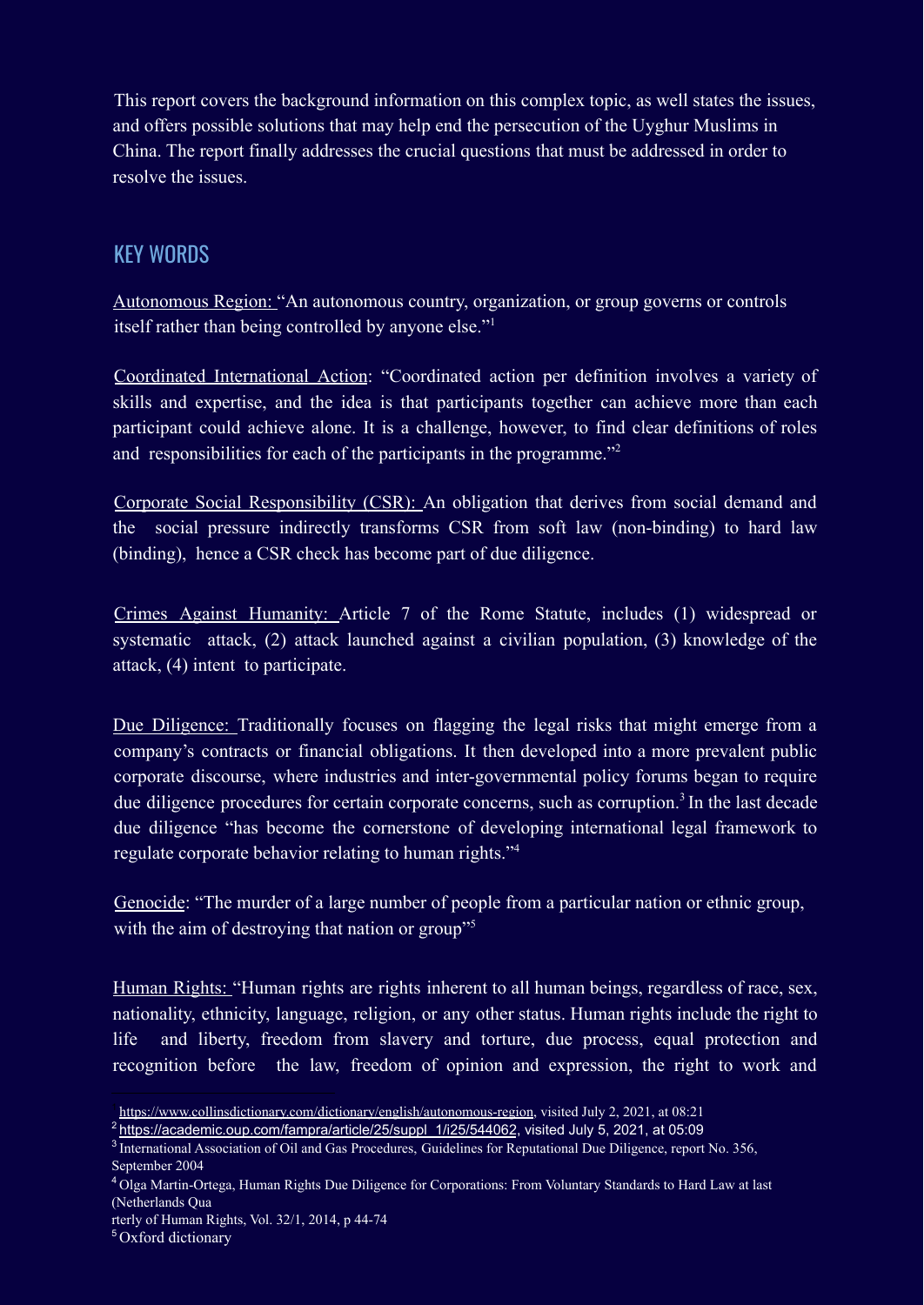education. Everyone is entitled to these rights, without discrimination." Furthermore, the Declaration on the Right to Development (DRTD) is at the core of the UN Sustainable Development goals.<sup>7</sup>

International Human Rights Law: Lays down the obligations of governments to act or refrain from acting in certain ways, as to promote and protect fundamental freedoms and Human Rights. It is a work in progress because it does not derive from International Law but rather a social expectation that is slowly finding its way into compulsory and binding legislation and regulatory framework.<sup>8</sup>

Human Rights Court: There exists several Human Rights Courts across the globe, however one of the most significant is the European Court of Human Rights (ECtHR), which is the court this report mainly refers to. "The Court's transformation has contributed to an explosive growth in its caseload, most notably since 2000. In its first decade of operation, 1959 to 1969, the Court delivered ten judgments; in 2008, the ECtHR delivered its ten-thousandth judgment. Its current docket includes more than 70.000 pending applications and it delivered 891 judgments in 2014 alone."<sup>9</sup>

International Criminal Court (ICC): Located in the Hague, founded on July 1, 2002, upon the enactment of the Rome Statute and is complementary to national courts and deployed as a last resort if a certain state is unable or unwilling to prosecute international crimes within its borders. Article 5(1) of the Rome Statute states that the ICC jurisdiction is limited to the most serious crimes of concern to the international community as a whole, namely: crimes of genocide, crimes against humanity, war crimes and the crime of aggression.<sup>10</sup>

Persecution: "The act of treating somebody in a cruel and unfair way, especially because of their race, religion or political beliefs"<sup>11</sup>

Terrorism: "In the Code of Federal Regulations as "the unlawful use of force and violence against persons or property to intimidate or coerce a government, the civilian population, or any segment thereof, in furtherance of political or social objectives"<sup>12</sup>

Uyghur Muslim: "A member of a mainly agricultural Turkic people inhabiting the Xinjiang region in China"<sup>13</sup>

<sup>11</sup> Google Dictionary

<sup>6</sup> https://www.un.org/en/global-issues/human-rights, Visited July 7 at 05:55

<sup>&</sup>lt;sup>7</sup> Declaration on the Right to Development, adopted by the UN General Assembly resolution  $41/128$  of December 1986, can be retrieved on www.ohchr.org

<sup>8</sup> Olga Martin-Ortega, Human Rights Due Diligence for Corporations: From Voluntary Standards to Hard Law at last (Netherlands Quarterly of Human Rights, Vol. 32/1, 2014, p 44-74

<sup>&</sup>lt;sup>9</sup> Madsen, Mikael Rask, The Challenging authority of the European Court of Human Rights: From cold war legal diplomacy to the Brighton declaration and backlash, Copenhagen University, 2016, p 142

<sup>&</sup>lt;sup>10</sup> Schiff, Benjamin N., Building the International Criminal Court, Cambridge University Press, 2008

<sup>12</sup> https://www.fbi.gov/stats-services/publications/terrorism

<sup>20022005#:~:</sup>text=Terrorism%20is%20defined%20in%20the,or%20social%20objectives%E2%80%9D%20(28% 20C.F.R, Visited July5, 2021 at 03:26

<sup>&</sup>lt;sup>13</sup> https://www.thefreedictionary.com/Uyghur, Visited July 5, 2021 at 04:56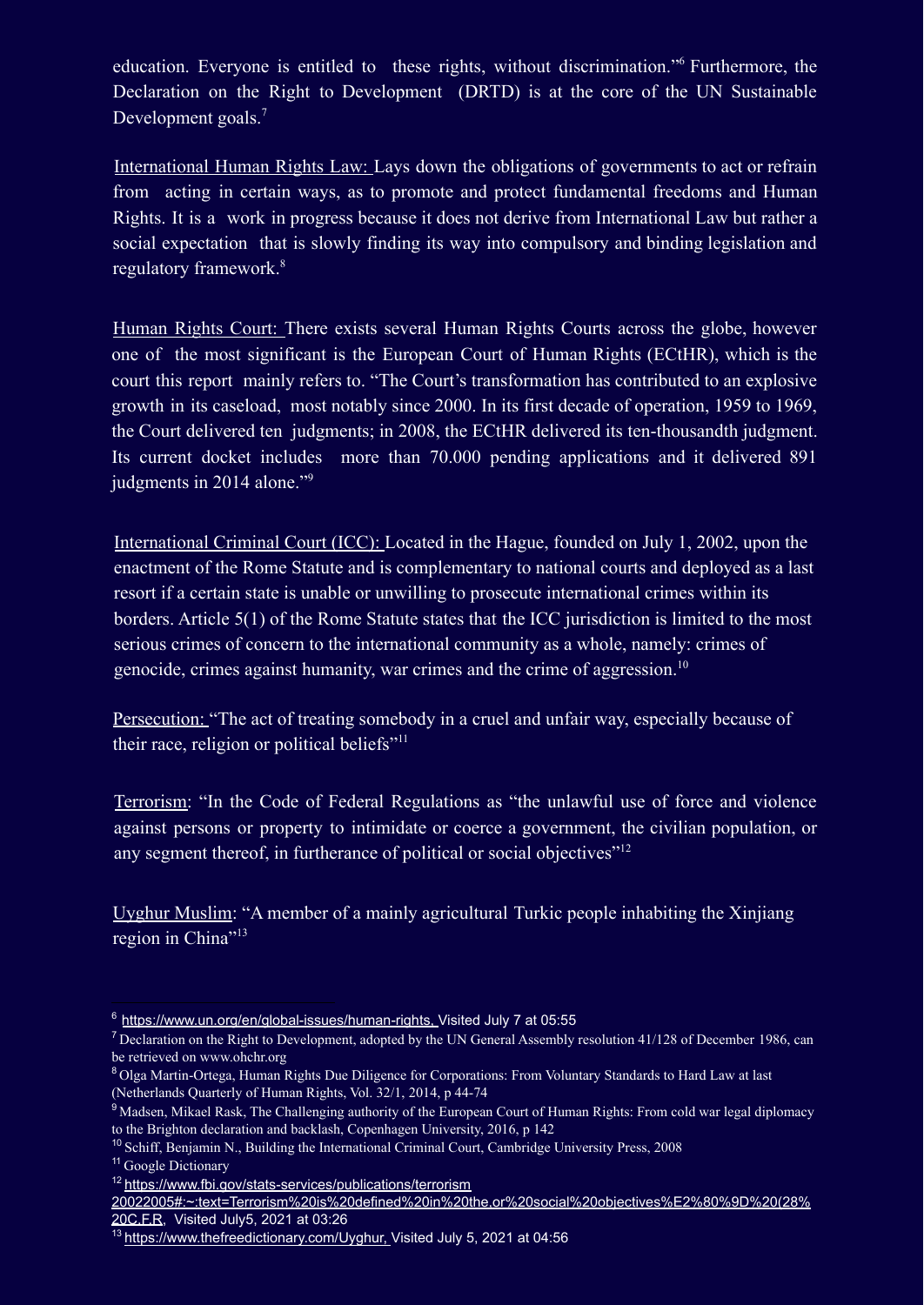## BRIEF HISTORY OF UYGHUR MUSLIMS AND XINJIANG

The Uyghur Muslims are a Turkish ethnic group that are recognized as natives of the Xinjiang Uyghur Autonomous Region located in north-west China. The Uyghur Muslims have their own language, which has partial origin to the Turkish language, and they view themselves both ethnically and culturally close to the Central Asian Nations.

Xinjiang is officially not a province but rather a "autonomous region" because of its substantial non-Chinese population. There exists approximately 11 million Uyghurs Muslims in Xinjiang. Due to Xinjian's location the region is extremely rich with cotton, natural gases, and oil. Xinjiang is recognized for producing about a fifth of the worlds cotton, making it an important supply chain for multiple different major commercial brands. Thus, the region is an important income for China.

In the early 20th Century, the Uyghurs Muslims briefly declared independence for the region, but it was brought under the complete control of China's new Communist government in 1949. Over the past few decades there has been observed a mass migration into the Xinjiang region of Han Chinese who are recognized as China's ethnic majority. China has been accused of choreographing this migration to weaken the minority population of Uyghur Muslims that is already present in this region. Furthermore, there are numerous accusations against China for destroying Mosques and banning religious figures and practices from the Uyghur Muslims culture. Xinjiang is mostly recognized as a dessert region; it holds some self-governance; however, the region is still today subjected to the extreme restriction by the central government of China.

## BACKGROUND INFORMATION

There are numerous examples of religious and cultural beliefs being the core to vast challenges and problems throughout history and across the world. However, in current times there is a demand for change internationally – a change where individuals do not have to hide in fear of practicing their religion due to threats of torture or abuse. One country under scrutiny currently is China, who is accused of persecuting the Uygur Muslim community due to that community's religious beliefs. However, China argues they are protecting their nation against extremists and terrorism.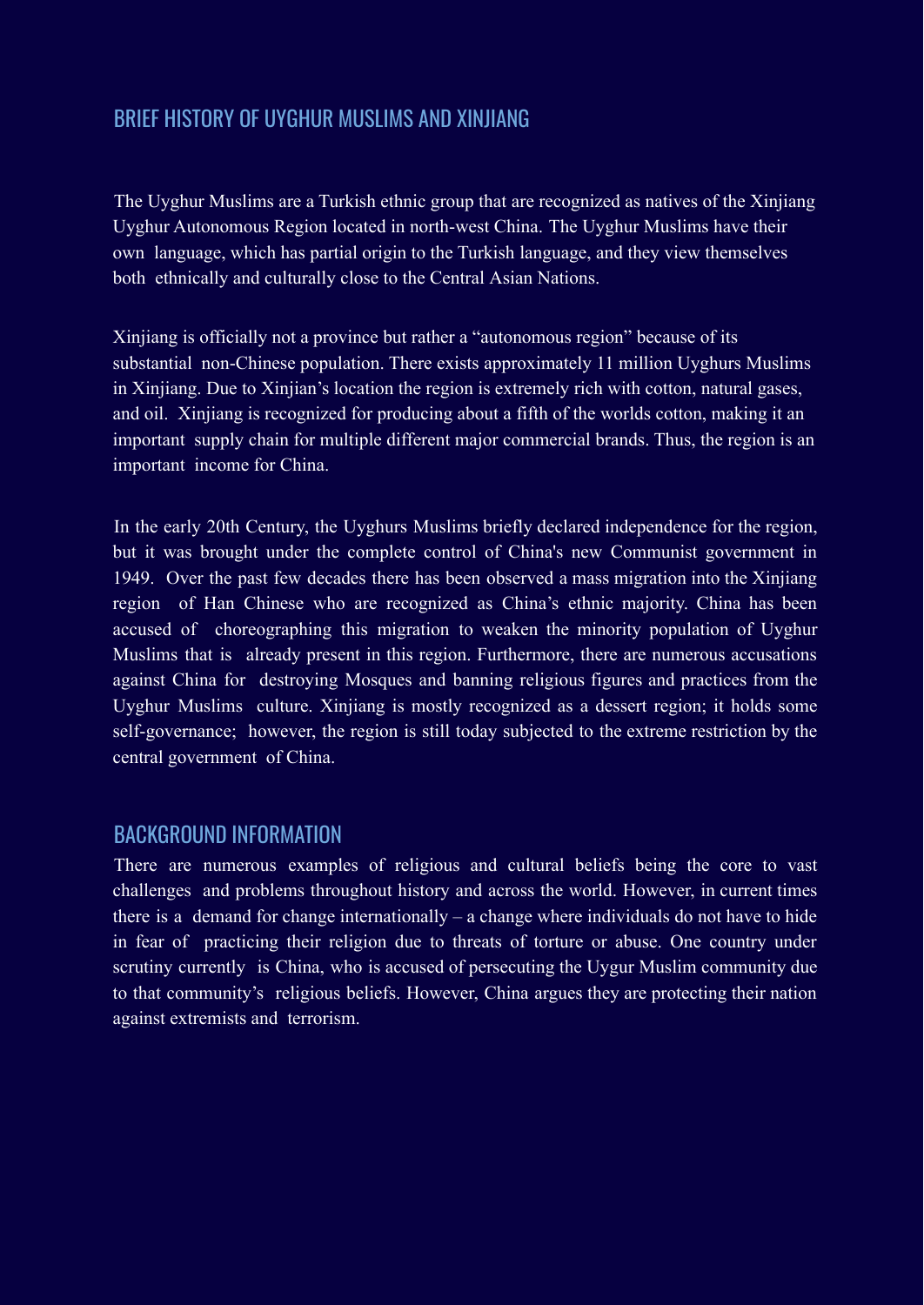

Source: *https://en.wikipedia.org/wiki/Xinjiang\_internment\_camps*

The accusations of widespread government surveillance and multiple different abuses committed against the Uyghur Muslims, includes among others, forced labor and genocide. These facts are increasingly gaining more attention from the public and the UN, and answers are demanded from China. However, China refuses to forsake any of these allegations and continue to operate a network of facilities that China has named "re-educational" facilities.

These facilities have held some eight-hundred thousand to two-million Uyghur Muslims, detained since April 2017.



*Source:https://www.dw.com/en/dw-interview-uighur-woman-remains-unfree-despite-release-fr om-re-education-camp/a-53493328*

There exists substantial evidence from former detainees that the claims and allegations made are real and legitimate, that the Uyghur Muslims are in fact forced into labor, sexually abused, subjected to torture and forced sterilization, brainwashed and separated from their families. Additionally, the Uyghur Muslims that are forced into labor are subjected to abusive living conditions. These allegations come from multiple difference sources, and among these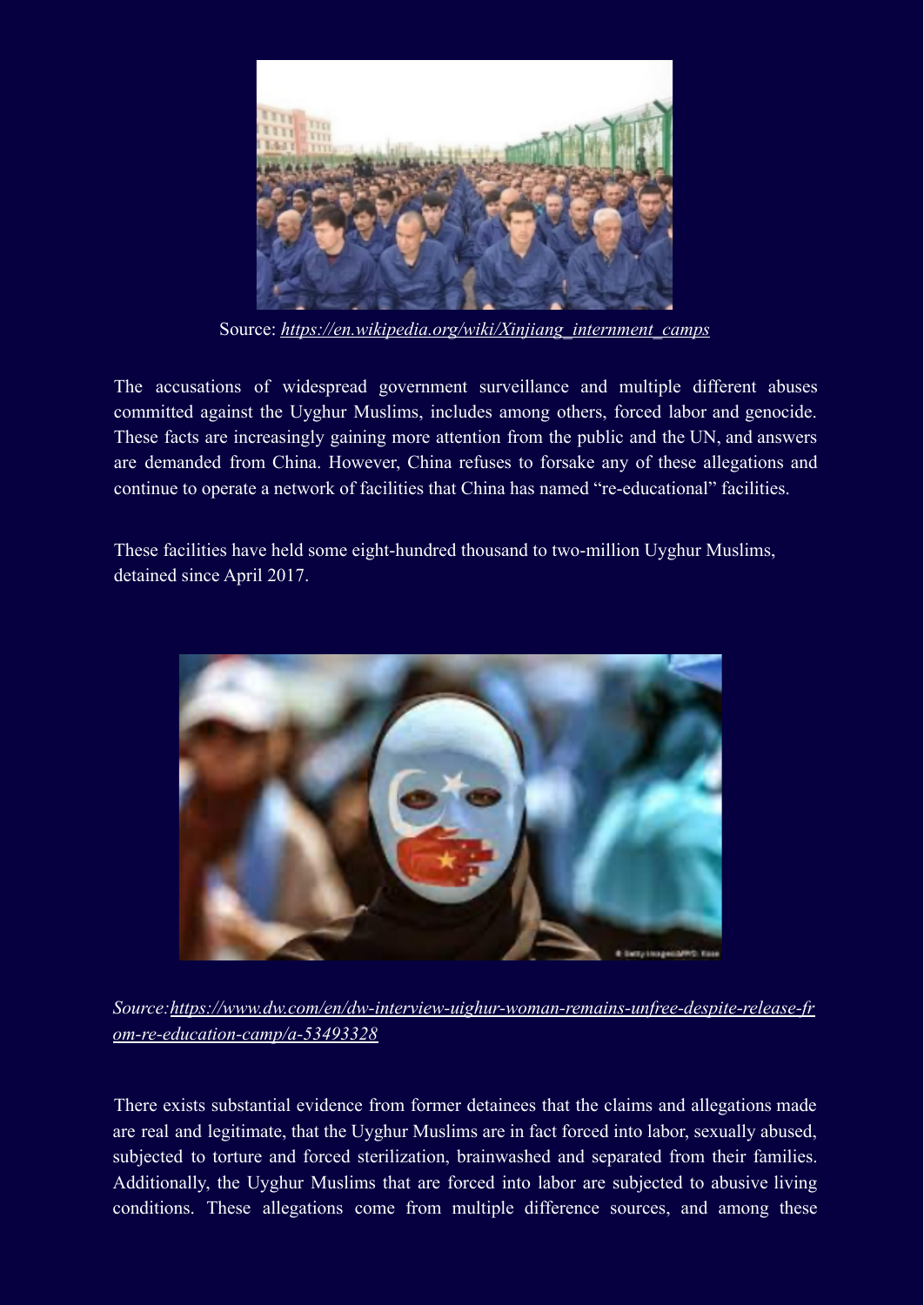sources,

also from the Chinese Human Rights Defenders, who reported that 21% of all arrests recorded in China in 2017 were in Xinjiang, and that the majority have been detained without criminal charges and they have no legal authorities, who can challenge their detention. China disregards all the above stated accusations and instead claims that their "re-educational" facilities are to combat separatism and Islamism militancy, and terrorism in this specific region.

In sum, the Uyghur Muslims seems to - thus - have been labeled extremist simply by practicing their religion, which is why they were sent into the "re-educational" camps. On this basis, many global leaders and NGOs argue that the Chinese government is undergoing extreme oppression of the ethnic minority of the Uyghur Muslim community and is systematically violating the fundamental Human Rights of the Uyghur Muslim population, as well are in breach with

International Criminal Law, such as genocide and crime against humanity.



Source: *https://www.bbc.com/news/world-asia-china-56533560*

## MAIN COUNTRIES AND ORGANIZATIONS INVOLVEMENT

The UN and the NGOs play a significant and extremely important role in regard to addressing

the persecution of the Uyghur Muslims in China, specifically in Xinjiang. As China is an extremely totalitarian one-party state, under the leadership of the Chinese Communist Party (CCP), it is hence increasingly difficult to monitor and obtain information about how and if Human Rights are being upheld by the Chinese nation.

Therefore, it is extremely important that the UN is addressing the issues, as is a general global concern when a nation violates Human Rights and/or violates International Law – especially International Criminal Law.

Furthermore, NGOs are a major driving force exposing and addressing Human Rights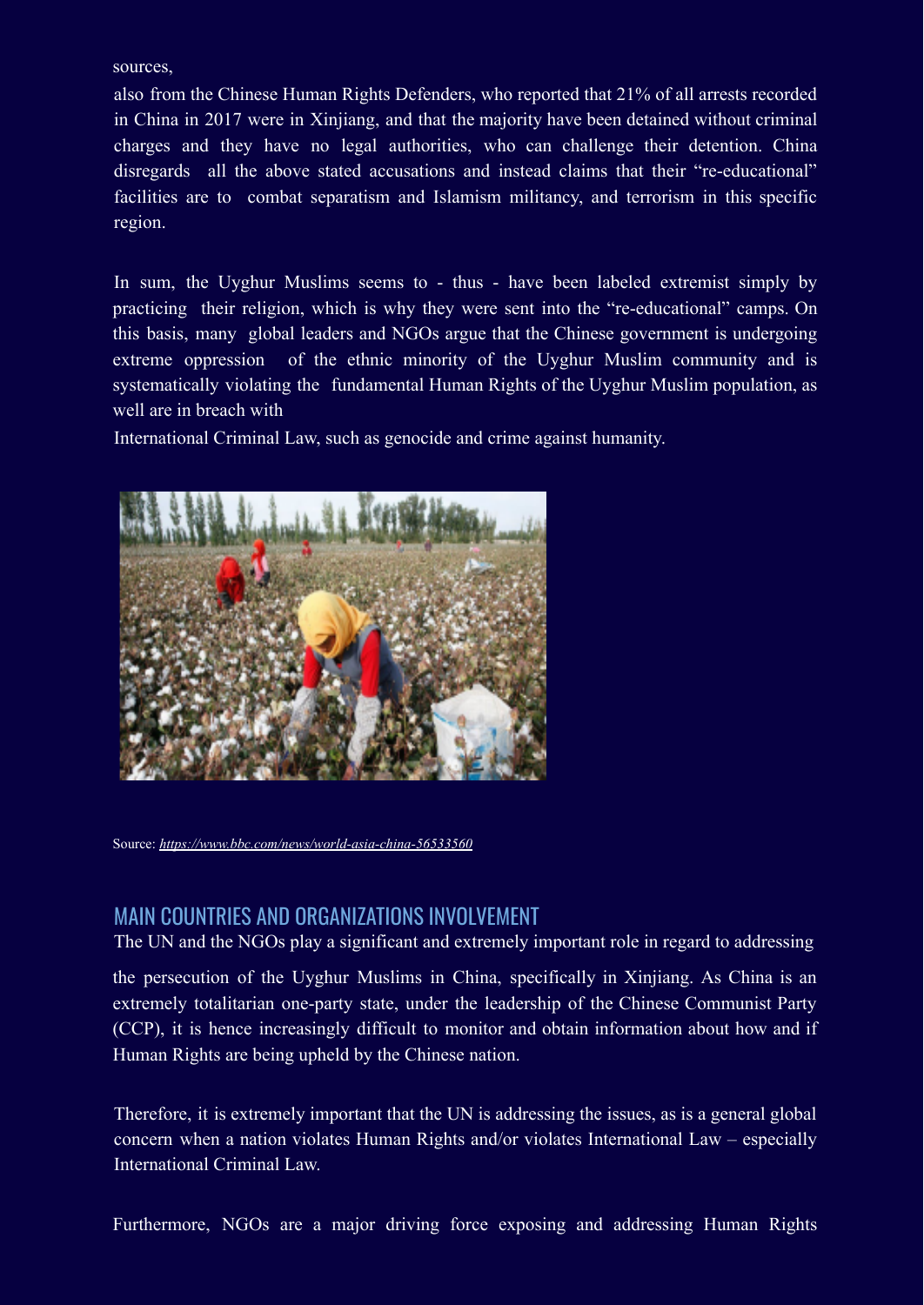violations and breaches of International Law and policies in general. In the case of the Uyghur Muslims the Chinese Human Rights defenders are, in particular, involved and they are an important asset for the global community in obtaining information and evidence of Human Rights violations and international crimes committed.



Source*: https://hritc.co/16640?lang=en*

# RELEVANT UN REPORTS OR PREVIOUS RESOLUTION

The UN respectfully urges the Government of China to immediately cease any measures that are not in full compliance with international law, norms and standards related to Human Rights, which includes the rights of minorities. The UN experts have written to the Government of China, and as well to private businesses, both inside and outside of China, that may be implicated in the alleged abuse accusations.

The UN has also contacted authorities in 13 different countries of the relevant business's headquarters. These governments have been reminded of their duty to ensure that businesses under their territory or jurisdiction, respect Human Rights throughout their operations, in line with the UN Guiding Principles on Business and Human Rights.

#### HELPFUL SITES:

https://www.ohchr.org/EN/ProfessionalInterest/Pages/CESCR.aspx

International Covenant on Economic, Social, and Cultural Rights (ICESCR) - Singed 27<sup>th</sup> October 1997 – Ratified  $27<sup>th</sup>$  March 2001 https://www.ohchr.org/EN/ProfessionalInterest/Pages/CAT.aspx

Convention against Torture and Other Cruel, Inhuman or Degrading Treatment or Punishment  $(CAT)$  – Singed  $26<sup>th</sup>$  June 1987 – Ratified in 1988

https://www.ohchr.org/EN/ProfessionalInterest/Pages/CERD.aspx International Convention on the Elimination of All Forms of Racial Discrimination (CERD) – Singed 1981

## PREVIOUS ATTEMPTS TO RESOLVE THE ISSUE

Numerous businesses are aware of these allegations directly through their supply chains, which is the reason it is stressed that businesses must conduct meaningful and truthful Human Rights due diligence that are in line with the UN guiding principles, where corporate Human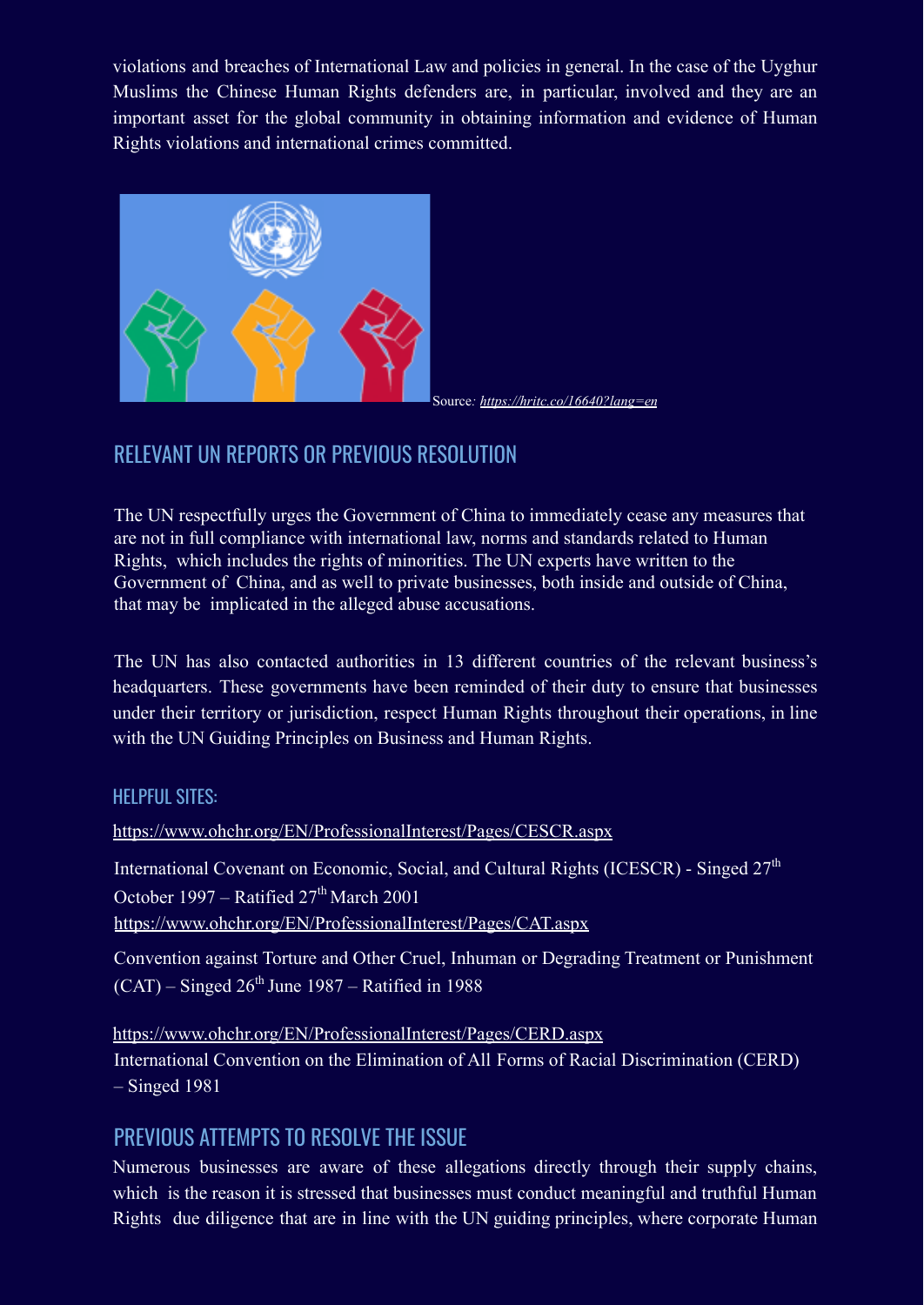Rights due diligence standard is clearly defined. This is an important element in the prevention of Human Rights abuses directly linked to the goods and services provided by Xinjiang and other Chinese industries.

Additionally, there have been multiple different Human Right's projects presented to help aid the Uyghur Muslim community, such as volunteer work, petitions, donations etc. Thus, it cannot be stressed enough how important it is, that multiple different measures are taken, to help this ethnic minority, because only a combination of various means, will avoid employing unintentionally harm to the Uyghur Muslims, while promoting the objective of adherence to Human Rights and International Law.

HELPFUL SITE: https://www.cfr.org/backgrounder/chinas-repression-uyghurs-xinjiang Council on Foreign Relations – March 1, 2021 POSSIBLE SOLUTIONS

As the Chinese government has failed to stop the crimes committed against the Uyghur Muslim community, as well failed to punish those who are responsible, it combined indicates the need for coordinated international action. Coordination can be defined as the process of integrating activities that remain dispersed across subsidiaries.<sup>14</sup>

Possible solutions may include the following: visa bands, targeted individual sanctions and travel bands on the authorities who are responsible for the above stated inhumane violations and crimes.

Further, filing lawsuits against businesses that do not adhere to their own written Human Rights policies will result in the businesses stocks decreasing in value. A target company may make statements in their code of conduct of voluntary Corporate Social Responsibility (CSR), and those statements may put them at legal risk if they do not adhere to those statements, hence a potential merger and acquisition (M&A) may be jeopardized. More buyers want to know whether the target company has lived up to its CSR commitments, as they want to refrain from buying a company that carry with it the risk of Human Rights lawsuits. This development is the same for investors that increasingly demand CSR that includes Human Rights related to their investments. For those businesses that do not have written Human Rights policies negative media attention will affect their stocks as well income/revenue.

Furthermore, filing legal cases with the Human Rights Court for violation of numerous Human Rights of individuals, will create negative media attention and may end up costing states a substantial amount of money directly and indirectly, through the payment of compensation as well as lack of tourism and attraction of foreign direct investments and international commercial trading.

14

https://ebrary.net/21317/management/international\_coordination#:~:text=Solving%20the%20problem%20of%20coordinati ng,431 , Visited July 6, 2021 at 05:45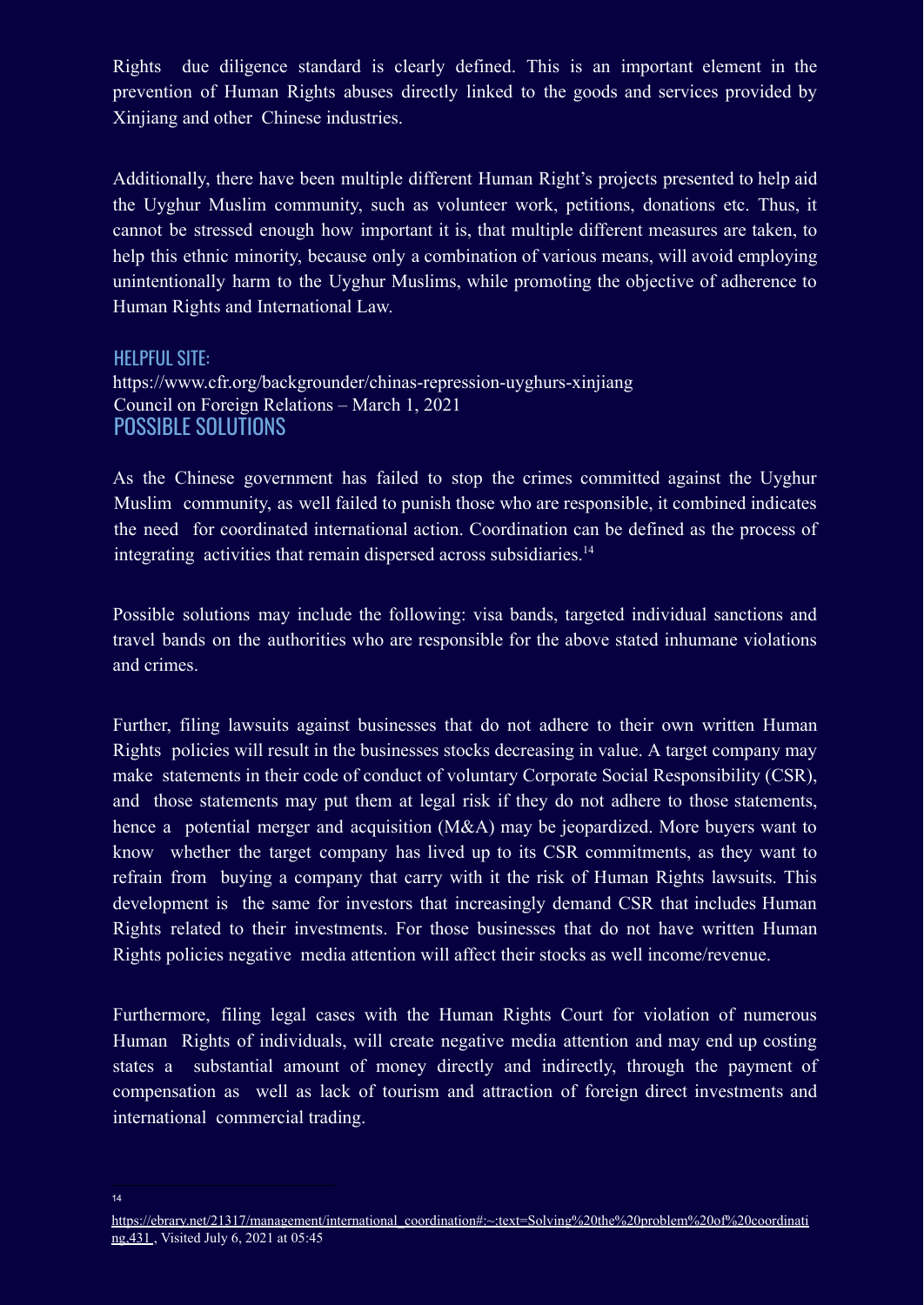Finally, filing a cased with the International Criminal Court with the charge of genocide, will hurt China in various serious manners, as it will affect substantial areas that are important for the Chinese economy.

On this basis it should be noted that there are multiple other solutions that could be utilized to combat China's oppression and abuse of the ethnic minority of the Uyghur Muslims in Xinjiang.

In conclusion, there is a significant amount of evidence presented with refence to the multiple abuses towards the Uyghur Muslim community, hence there exist an alleged consequential violation of Human Rights from the People's Republic of China that must be addressed and resolved in order to obtain justice and a decent life for the Uyghur Muslims.

#### HELPFUL SITE:

https://www.vox.com/2020/7/28/21337081/china-uighurs-muslims-trump-forced-labor-help 5 real steps the US could take to help Uighurs in China- Published July 28, 2020

# HELPFUL SOURCES FOR DELEGATES + QUESTIONS

https://www.hrichina.org/en/un-treaty-bodies-and-china UN Treaty Bodies and China – what China has signed https://www.un.org/en/ga/search/view\_doc.asp?symbol=A/RES/217(III) Universal Declaration of Human Rights

https://www.un.org/en/genocideprevention/documents/atrocity crimes/Doc.1\_Convention%20on%20the%20Prevention%20and%20Punishment%20of%20 t he%20Crime%20of%20Genocide.pdf United Nation – Office on Genocide Prevention and the Responsibility to Protect

https://www.icc-cpi.int/resource-library/documents/rs-eng.pdf Rome Statute- adopted 17<sup>th</sup> July 1998 entered into force on 1<sup>st</sup> July 2002

# QUESTIONS – ISSUES TO ADDRESS:

- Would a coordinated international action help end the persecution of the Uyghur Muslims in China? How?
- How should the UN approach China's refusal of allowing international observes access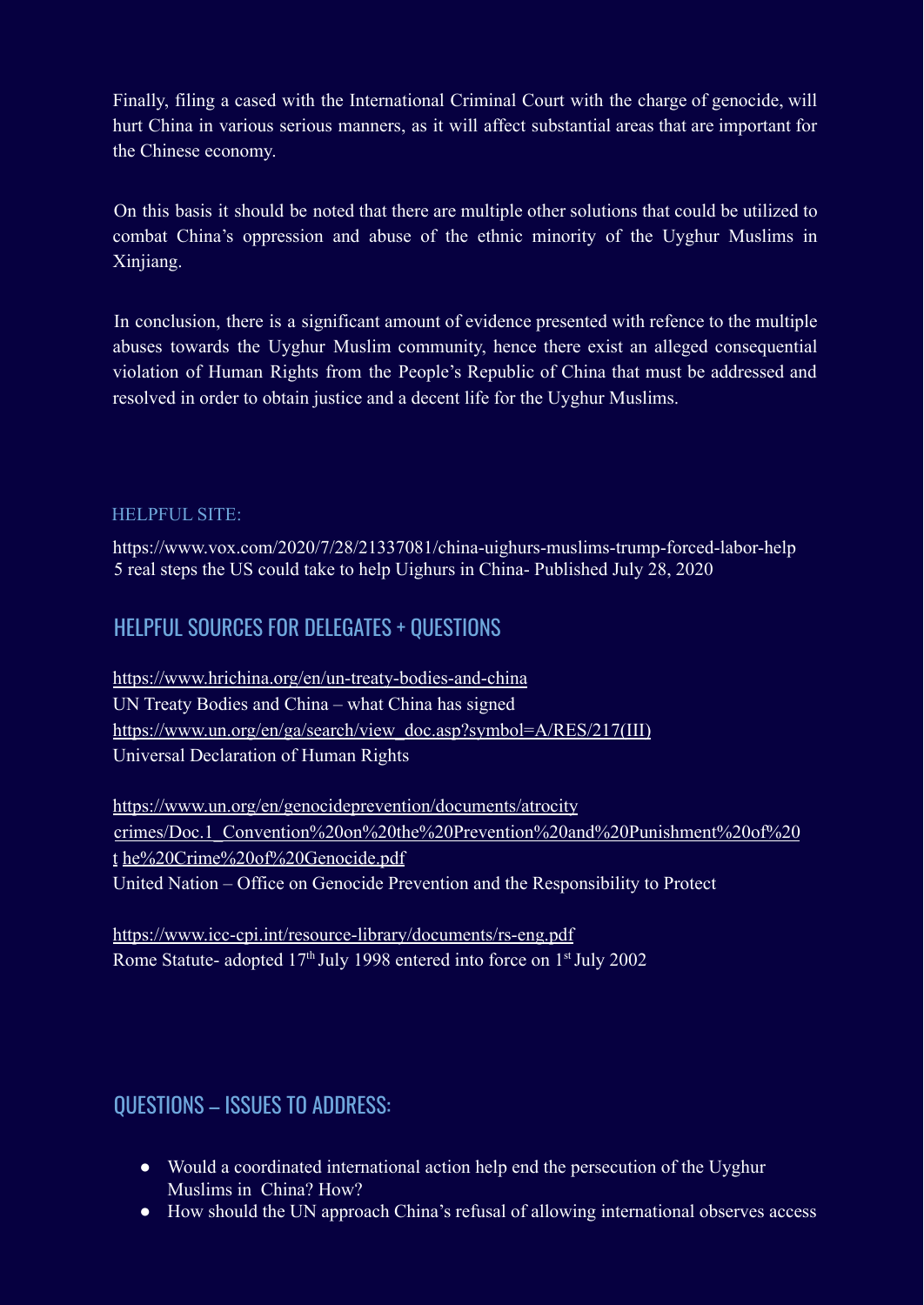to Xiniiang?

- Will the Washington Uyghur Human Rights Policy Act be enough to combat China's oppression of Uyghur Muslims?
- Will visa bands, targeted individual sanctions and travel bands on responsible Chinese authorities force China to adhere to Human Rights and International Law?
- Will filing lawsuits against businesses that do not adhere to their own written Human Rights policies in regard to China and the Uyghur Muslims affect those businesses' stocks - decreasing their value?
- For those businesses that do not have written Human Rights policies, will negative media attention related to China and the Uyghur Muslims affect their stocks as well income/revenue?
- Will filing legal cases against China with the Human Rights Court for violation of specific Human Rights of the Uyghur Muslims have any impact? Create negative media attention? Cost China a substantial amount of money directly? Indirectly – how?
- Will filing a case against China with the International Criminal Court with the charge of genocide, hurt China? How? What would be the outcome of such a trial? What are the criteria for genocide? What facts may be used as evidence of genocide?
- Will filing a case against China with the International Criminal Court with the charge of crimes against humanity, hurt China? How? What would be the outcome of such a trial? What are the criteria for crimes against humanity? What facts may be used as evidence of crimes against humanity.

# **Bibliography**

- Besheer, Margaret "China Pushes Back Over Scrutiny of Uyghur Rights at UN Event." *Voice of America*, www.voanews.com/east-asia-pacific/voa-news-china/china-pushes-back over-scrutiny-uyghur-rights-un-event.
- "International Coordination." *Ebrary*, ebrary.net/21317/management/international\_coordination#:~:text=Solving%20the%20 p roblem%20of%20coordinating,431
- Dillon, Michael | Published in History Today Volume 70 Issue 1 January 2020. "A Uighurs' History of China." *History Today*, www.historytoday.com/archive/behind times/uighurs%E2%80%99-history-china.
- "Rights Experts Concerned about Alleged Detention, Forced Labour of Uyghurs in China | | UN News." *United Nations*, United Nations, news.un.org/en/story/2021/03/1088612.
- Ward, Alex. "5 Real Steps the US Could Take to Help Uighurs in China." *Vox*, Vox, 28 July 2020, www.vox.com/2020/7/28/21337081/china-uighurs-muslims-trump-forced-labor help.